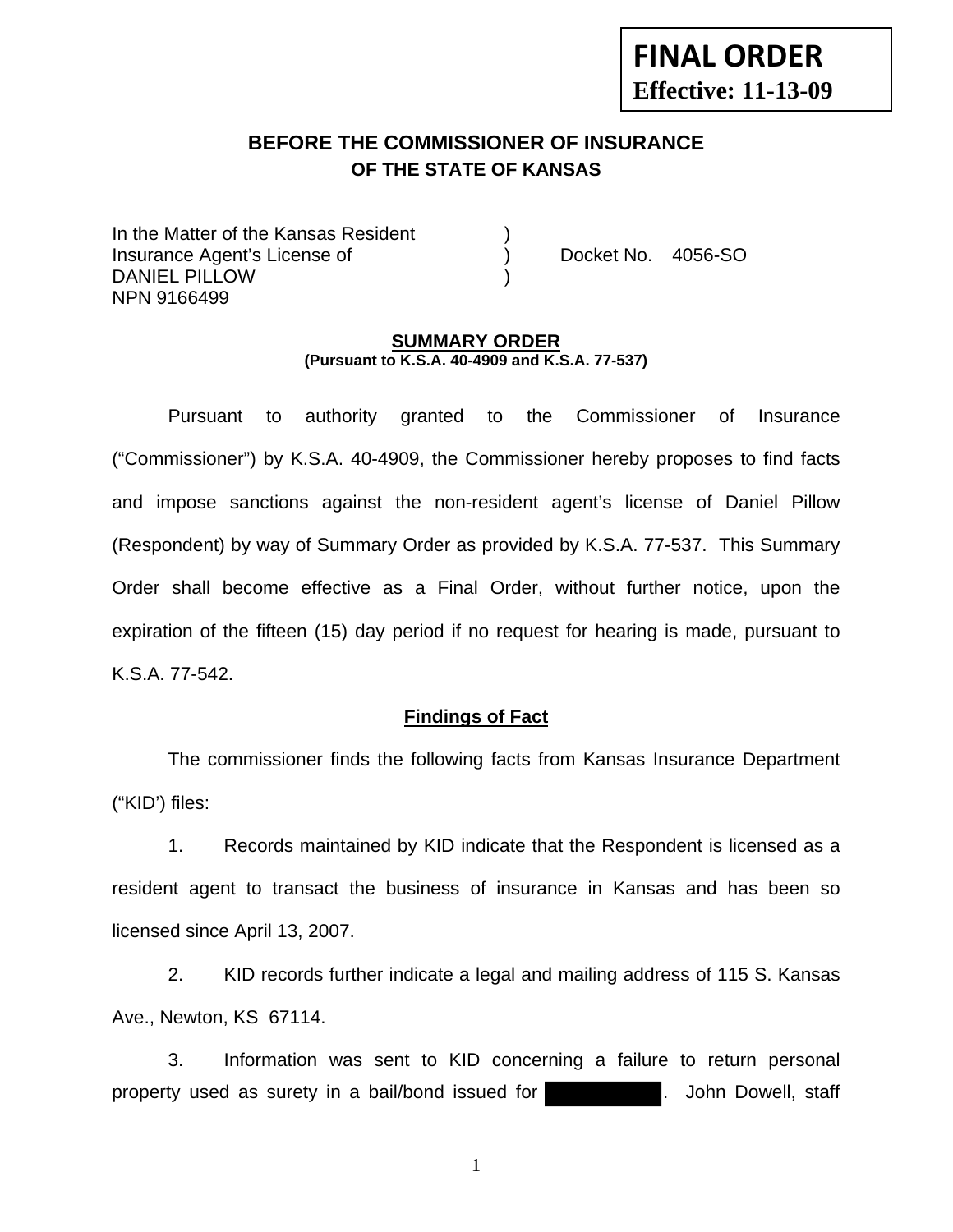attorney for KID, wrote Respondent asking for justification and Respondent failed to reply.

# **Applicable Law**

4. K.S.A. 40-4909(a) provides, in relevant part:

"The commissioner may deny, suspend, revoke or refuse renewal of any license issued under this act if the commissioner finds that the applicant or license holder has: (2) Violated: (A) Any provision of chapter 40 of the Kansas Statutes Annotated, and amendments thereto, or any rule and regulation promulgated hereunder (see also 40-4204(1). . .(8) Used any fraudulent, coercive, or dishonest practice, or demonstrated any incompetence, untrustworthiness, or financial irresponsibility in the conduct of business in this state or elsewhere. . .." K.S.A. 40-4909(a).

 5. The Commissioner may revoke any license issued under the Insurance Agents Licensing Act if the Commissioner finds that the interests of the insurer or the insurable interests of the public are not properly served under such license. K.S.A. 40- 4909(b).

 6. K.S.A. 40-2,125 requires each producer is to respond to any proper inquiry of the commissioner.

## **Conclusions of Law**

 7. The Commissioner has jurisdiction over Respondent as well as the subject matter of this proceeding, and such proceeding is held in the public interest.

The Commissioner finds, based on the facts contained in paragraph 3 that Respondent has demonstrated incompetence, untrustworthiness, or financial irresponsibility in the conduct of business.

 8. Based on the Respondent's conduct which was reported by a consumer, the Commissioner concludes that sufficient grounds exist for the revocation of Respondent's insurance agent's license pursuant to K.S.A. 2004 Supp. 40-4909(b)

2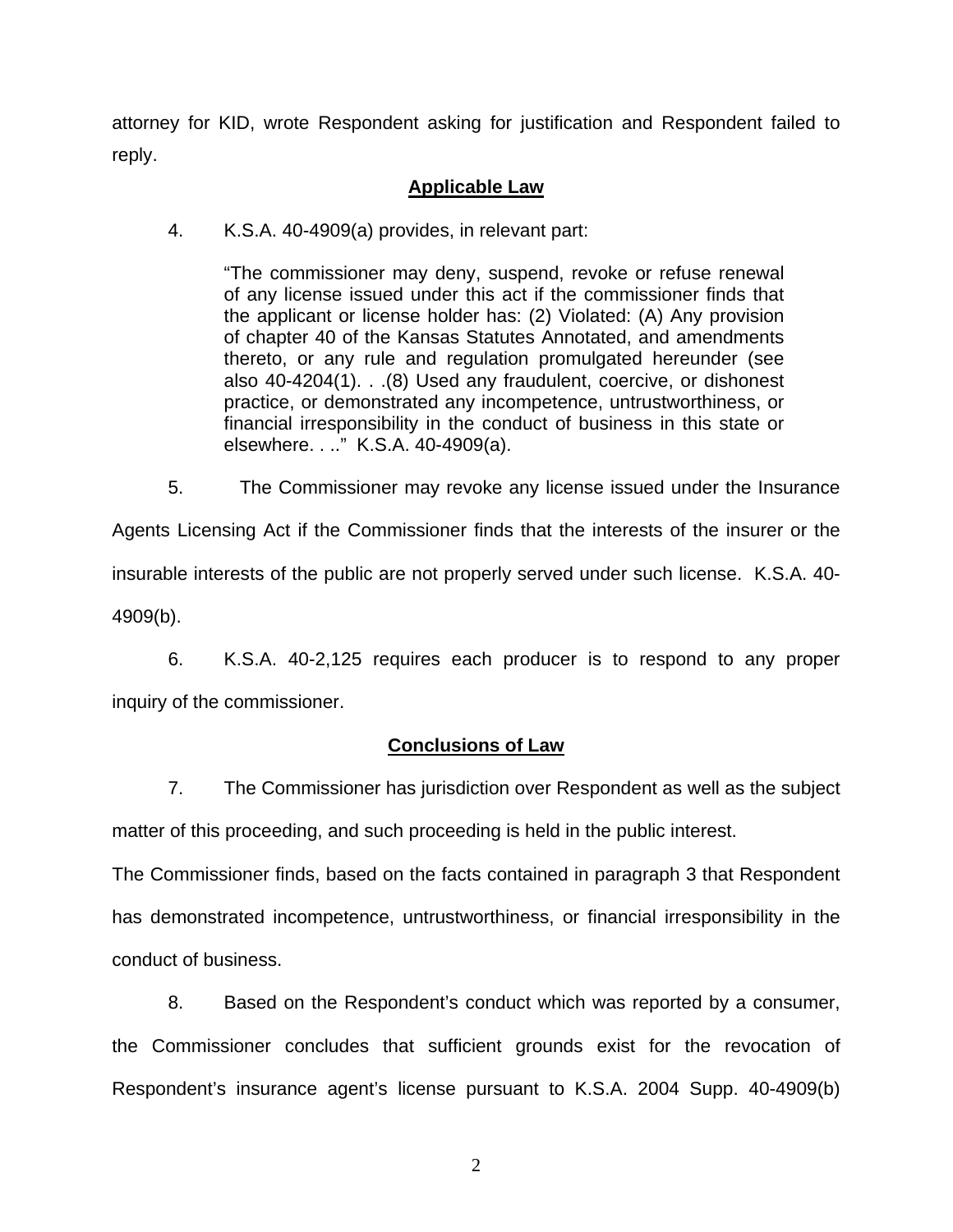because such license is not properly serving the interests of the insurer and the insurable interests of the public.

 10. Based on the facts and circumstances set forth herein, it appears that the use of summary proceedings in this matter is appropriate, in accordance with the provisions set forth in K.S.A. 77-537(a), in that the use of summary proceedings does not violate any provision of the law and the protection of the public interest does not require the KID to give notice and opportunity to participate to persons other than

## **IT IS THEREFORE ORDERED BY THE COMMISSIONER OF INSURANCE THAT** the

Kansas non-resident insurance agent's license of Daniel Pillow is hereby **REVOKED. It is further ordered,** that Daniel Pillow shall **CEASE and DESIST** from the sale, solicitation, or negotiation of insurance and/or receiving compensation deriving from the sale, solicitation, or negotiation of insurance conducted after the effective date of this order.

### **NOTICE OF RIGHTS**

(Pursuant to K.S.A. 77-542)

Daniel Pillow is entitled to a hearing pursuant to K.S.A. 77-537 and K.S.A. 77- 542, the Kansas Administrative Procedure Act. If Respondent desires a hearing, she must file a written request for a hearing with:

 John W. Campbell, General Counsel Kansas Insurance Department 420 S.W. 9<sup>th</sup> Street Topeka, Kansas 66612

.

This request must be filed within fifteen (15) days from the date of service of this Order. If Respondent requests a hearing, the Kansas Insurance Department will notify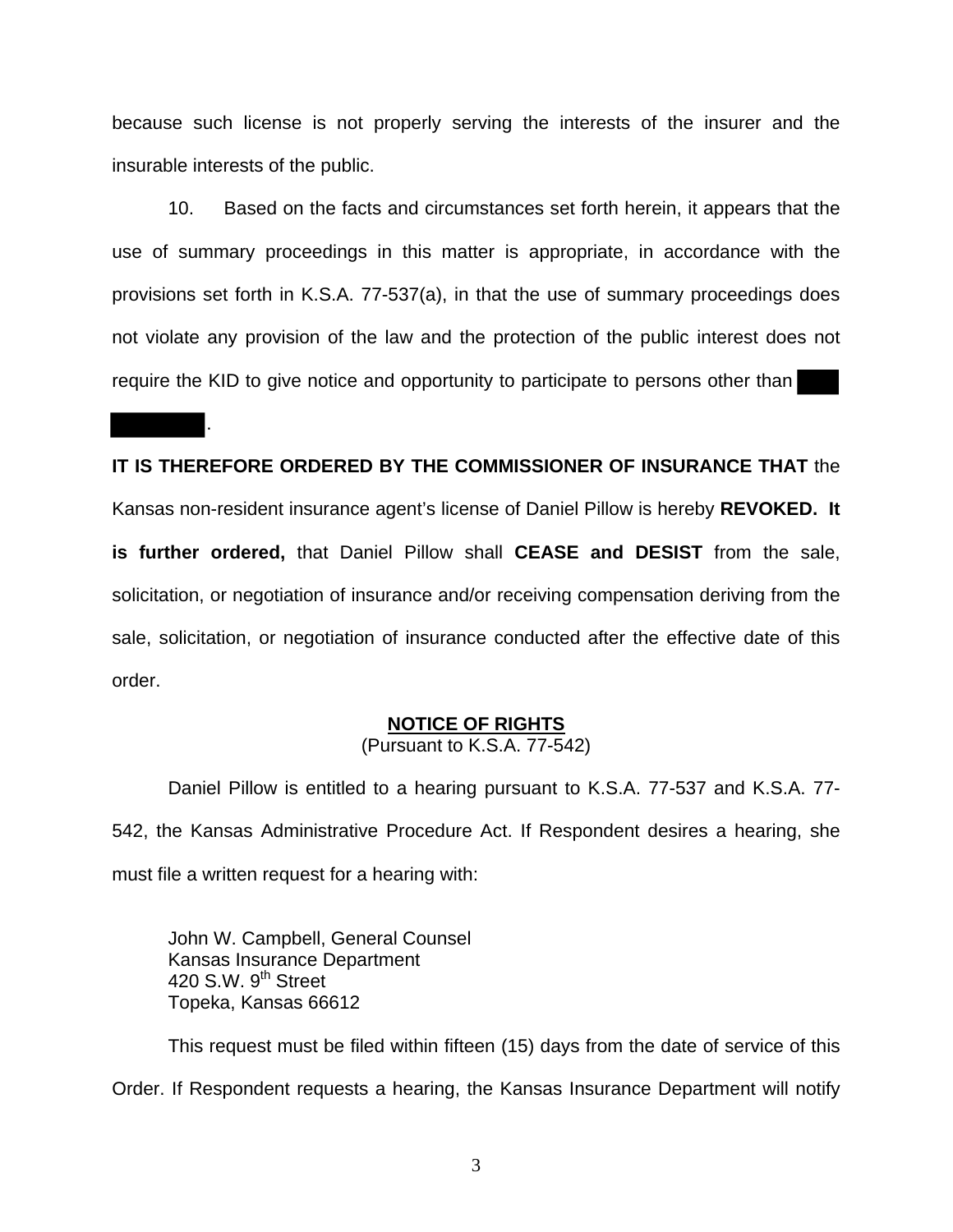her of the time and place of the hearing and information on procedures, right of representation, and other rights of parties relating to the conduct of the hearing, before commencement of the same.

If a hearing is not requested in the time and manner stated above, this Summary Order shall become effective as a Final Order upon the expiration of time for requesting a hearing, pursuant to K.S.A. 77-613. In the event Respondent files a Petition for Judicial Review, pursuant to K.S.A. §77-613(e), the agency officer to be served on behalf of the Kansas Insurance Department is:

 John W. Campbell, General Counsel Kansas Insurance Department 420 S.W. 9<sup>th</sup> Street Topeka, Kansas 66612

 **IT IS SO ORDERED THIS \_\_26th\_\_ DAY OF OCTOBER, 2009, IN THE CITY OF TOPEKA, COUNTY OF SHAWNEE, STATE OF KANSAS**.



 \_/s/ Sandy Praeger\_\_\_\_\_\_\_\_\_\_\_\_\_\_\_\_ Sandy Praeger DEPARTMENT VAN COMMISSIONER OF INSURANCE

 \_/s/ John W. Campbell\_\_\_\_\_\_\_\_\_\_\_\_\_ John W. Campbell General Counsel